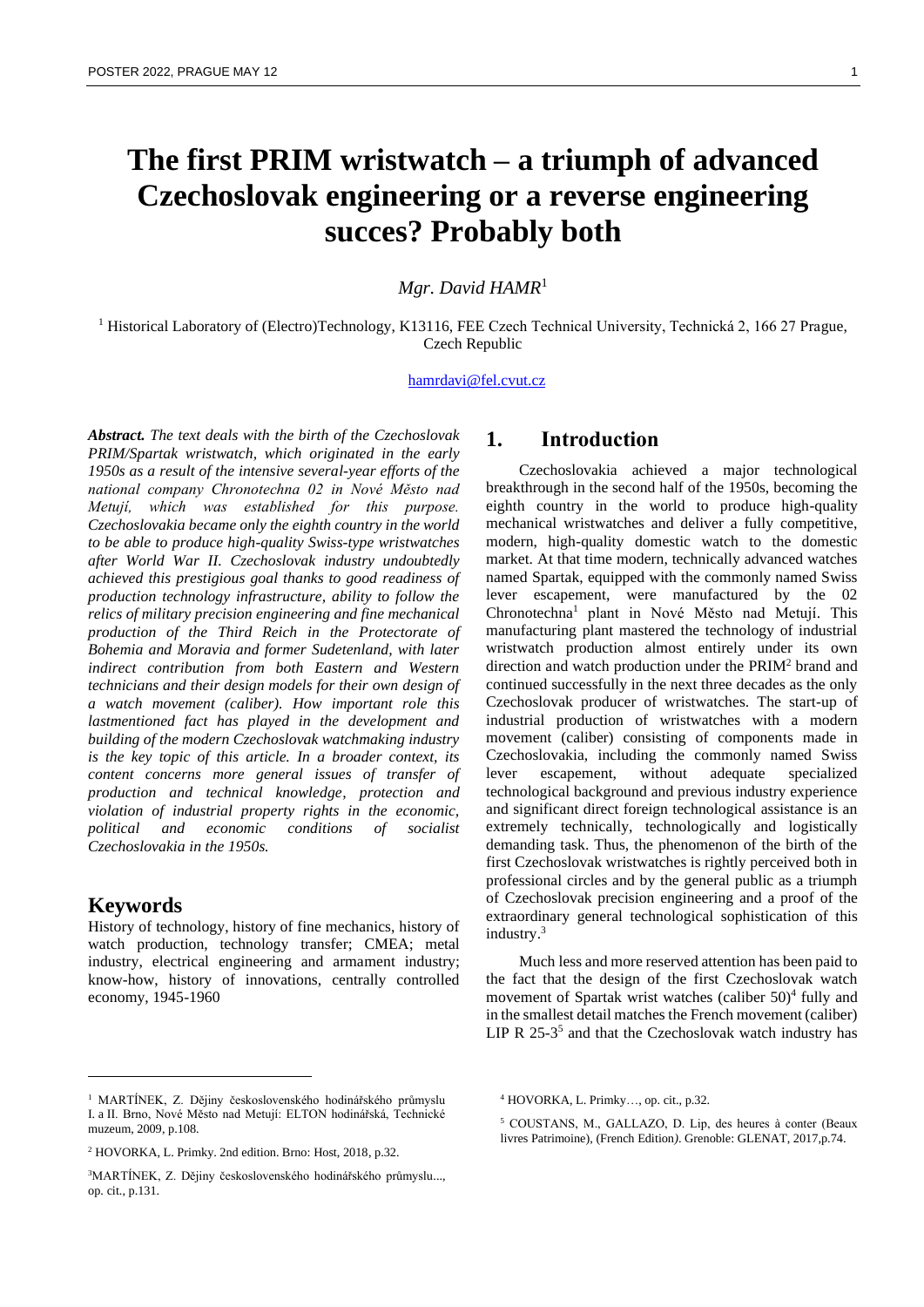demonstrably not reached this "compliance" by direct means. Of course, the sources of the communist era do not provide any information on this takeover of the design of the movement of the first Czechoslovak watches from the West. What is striking, however, is that even in the current professional literature dealing with the history of the first Czechoslovak watch caliber, one can find somewhat euphemistic proclamations<sup>6</sup>, which at least downplay this reverse engineering chapter<sup>7</sup> of the Czechoslovak watch industry or present it as a "mere" inspiration or simple "use" of a foreign model.



**Fig. 1.** The First Czechoslovak wristwatches Spartak. In MARTÍNEK, Z. Dějiny československého hodinářského průmyslu…, op. cit.,p.113.

# **2. Watchmaking technology as an example of technology transfer**

### **2.1 The issue of violation industrial rights in the context of cold war period**

So what significance do these somewhat restrained reflections on the reverse engineering chapter of the birth of the first PRIM watches have for the present? In the context of the contemporary economic and political situation in Czechoslovakia, how can the perspective of insight into the issue of violation of industrial property rights<sup>8</sup> be interpreted or changed? An equally important question is, what was the technological value of this reverse engineering "shortcut" in the whole sequence of interrelated steps preceding the serial production of modern mechanical wristwatches? Taking over the design alone in terms of fulfilling the whole is far from the final step. When characterizing the story of PRIM/ Spartak watches, we analyze the construction of the entire fine-mechanical industry, which practically did not exist in Czechoslovakia before World War II. For this analysis, it is not enough to focus on the possibility of using - copying only a foreign template. How to view and evaluate these processes in the context of the contemporary situation in Czechoslovakia is the main research question of this text.

# **2.2 Industrial and economic espionage in the field of watchmaking**

Classical mechanical watchmaking has always been a prestigious field, going to the very limit of contemporary technical and technological possibilities. It can be described, with some exaggeration, as the Hi-tech era of mechanics. In the fields of strategic importance, such as the production of marine chronometers key to accurate navigation, the precise timekeeping technology become the subject of industrial espionage, often not for the benefit of individuals but of entire states.

This competitive trend continues into the 19th century, when clocks and watches became industrial goods, but still retained the hallmark of exclusivity and prestige, and remained the industrial domain of only a few countries. Many countries, especially those with superpower ambitions, have aspired to gain the technology of producing precision timepieces (wristwatches, pocket watches and precision on-board chronometers) either by legal means or through industrial espionage.<sup>9</sup>

An illustrative example is Japan, which gradually adopted the technology of precision watchmaking over the course of three decades from the late 19th century to the 1920s with the help of Japanese-American joint ventures and later with the strong support of industrial espionage. Accurate timepieces have been and are key to military combat control systems as well as the equipment element of the modern soldier. In the civil sphere, they represented a certain feature of the modern lifestyle.<sup>10</sup> However, technology transfer in the field is extremely difficult and expensive, so most countries, including pre-war Czechoslovakia, therefore rely on imports mainly for economic reasons. However, this does not mean that many do not seek to master this technology for strategic reasons.

The Soviet Union acquired the first industrial wristwatch technology from the United States in the mid-1930s through the acquisition of the Deuber-Hampden

<sup>6</sup> There are claims about taking over a foreign model or that a simple model was used. (Hovorka, Martínek) However, a simple visual comparison reveals an almost complete correspondence of the Czechoslovak caliber with the model in the LIP caliber.

<sup>7</sup> GLITZ, A, MEYERSSON, E. Industrial Espionage and Productivity. American Economic Review, 2022, 110, No 4, p. 1055-1103.

<sup>8</sup> UHRICH, L. Economic Espionage Act--Reverse Engineering and the Intellectual Property Public Policy, The, 7 Mich. Telecomm. & Tech. L. Rev. 147, 2001,p.169.

<sup>9</sup> LAFUENTE, A., SELLÉS, M. A. The problem of longitude at sea in the 18th century in Spain. Vistas in Astronomy, 1985, 28, p.3.

<sup>10</sup> HOVORKA, L. Primky …, op.cit.,p.670.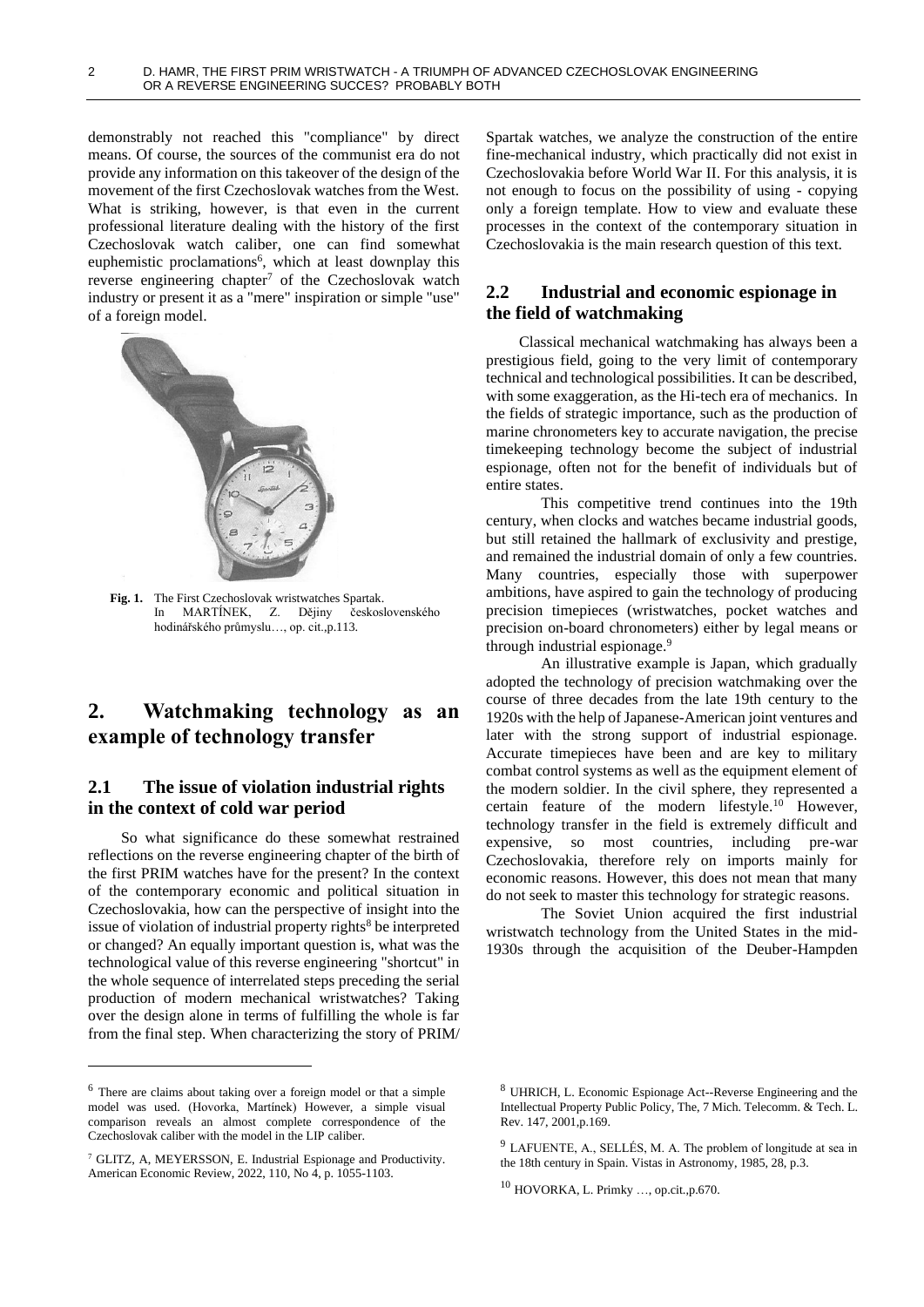<sup>11</sup>factory. At that time, the Soviet Union legally transferred the industrial technology, albeit outdated, needed to produce the first wristwatches and pocket watches. At the same time, despite many sanctions and embargoes that the Soviet Union was subjected to in the 1930s, it is clear that it was US economic aid which was behind its relatively massive industrialization in the 1920s and 1930s - watchmaking is no exception. It shows that although the Soviet state power loathed capitalism, its technology was not the case. Later, in 1936, the Soviets bought the technology and manufacturing documentation from the French company LIP in Besançon<sup>12</sup>, which after the war became the basis of the legendary Russian watch Pobeda<sup>13</sup>, the first relatively modern post-war wristwatch on the local market. The basis of Pobeda consisted of the LIP R  $26^{14}$  movement, which, however, was already obsolete at the time of the purchase, and probably that is why the Czechoslovaks were considering the possible design use of Pobeda for their watch project. In the end, in Czechoslovakia, a model from a newer line of French watchmaking machines was used. The Soviets later bought other technologies in the 1960s and 1970s, mainly from Switzerland.<sup>15</sup>

However, this did not mean that they did not infringe industrial rights in the watch industry. For example, the caliber Vostok 2809 VP (Very Precise), which was equipped with chronometrically Soviet precise wristwatches VOLNA, was an almost identical copy of the first-class Swiss chronometer caliber Zenith 135<sup>16</sup>, whose project documentation apparently fell into the hands of the Soviets thanks to industrial espionage. The onboard chronograph, which the post-war Soviet jet fighters were equipped with, came from the model of the Swiss on-board clock brand Jaeger-LeCoultre<sup>17</sup> purchased by the USSR for mounting cockpits of war piston engined fighters Polikarpov. However, the development of 20th century watchmaking also registers violations of industrial rights in a "higher strategic interest" by American companies. The marine chronometer Hamilton 21<sup>18</sup> of US Navy, mass-produced by the American watch company of the same name, was significantly inspired in construction by the Swiss marine chronometer produced by Ulysse Nardin<sup>19</sup>, thanks to the reverse engineering analysis provided by the Hamilton designers.

#### <sup>11</sup> GARRAT, A. F. The Birth of Soviet Watchmaking. E-book https://cs.hampdenwatches.com/the-birth-of-soviet-watchmaking (on- line 10. 3. 2022),p.27-67.

 $14$  Ibid.

### **2.3 The Czechoslovak story – the way to the first wristwatch**

The post-war Europe divided by the Iron Curtain created completely new conditions in the economic space of the countries of the emerging Eastern bloc. The countries in the Soviet sphere of influence suddenly found themselves, either cut off from the sources of quality watchmaking goods or consuming valuable currencies by purchasing them. The military importance of the production of timepieces and other fine-mechanical devices was also important, reinforced by the onset of the Cold War.

Developed precision engineering used mainly in the arms industry even in the pre-war period as well as a later relocation of some fine-mechanical equipment production in the Sudetenland, however, created a good industrial and knowledge base for the possible start of watchmaking.

The production of wristwatches was undoubtedly a production associated with military production in the socialist bloc countries. Saturating the Czechoslovak demand for personal mechanical timepieces was a secondary motivation for grasping the technology of precise watchmaking. The effort to implement watchmaking in the Nové Město nad Metují plant was, of course, accompanied by many initial setbacks. However, the conceptual technological thinking and the good organizational skills of the plant's senior technical staff had a positive impact on the long-term vision of introducing the production of wristwatches in Czechoslovakia.<sup>20</sup> It was wisely decided that the industrial production of fine-mechanical timepieces would be approached in gradual steps. This was matched by a long-term plan to acquire key production technology skills, starting first with the production of partial components, and later with pocket watches as a prelude to the serial production of wristwatches. This project of gradual acquisition of watchmaking know-how was unexpectedly "happily" accelerated by the indirect engagement of the Soviets in the early 1950s. In order to supply accurate flight deck clocks to the Soviet MIG-15 jet fighters manufactured here under license, they provided Czechoslovakia with technical documentation for the production of military flight deck clocks structurally and technologically close to highquality pocket watches. Czechoslovakia thus took full advantage of the opportunity to gain invaluable industry experience in the large-scale production of precision timepieces. Therefore, the management of the company,

 $12$  Ibid.

 $13$  Ibid.

 $15$  Ibid.

<sup>16</sup> KOLLESNIKOV-JESSOP, S., Russian watches from the Soviet era: rugged iterations of Swiss-inspired design. New York Times 7. 11. 2007.

 $17$  Ibid.

<sup>18</sup> MORRIS, W. J. The Mariner's Chronometer: Structure, function, maintenance and history. CreateSpace Independent Publishing Platform, 2012,p.107-117.

<sup>19</sup> Ibid.

<sup>&</sup>lt;sup>20</sup> MARTÍNEK, Z. Dějiny československého hodinářského průmyslu …, op. cit., p.110.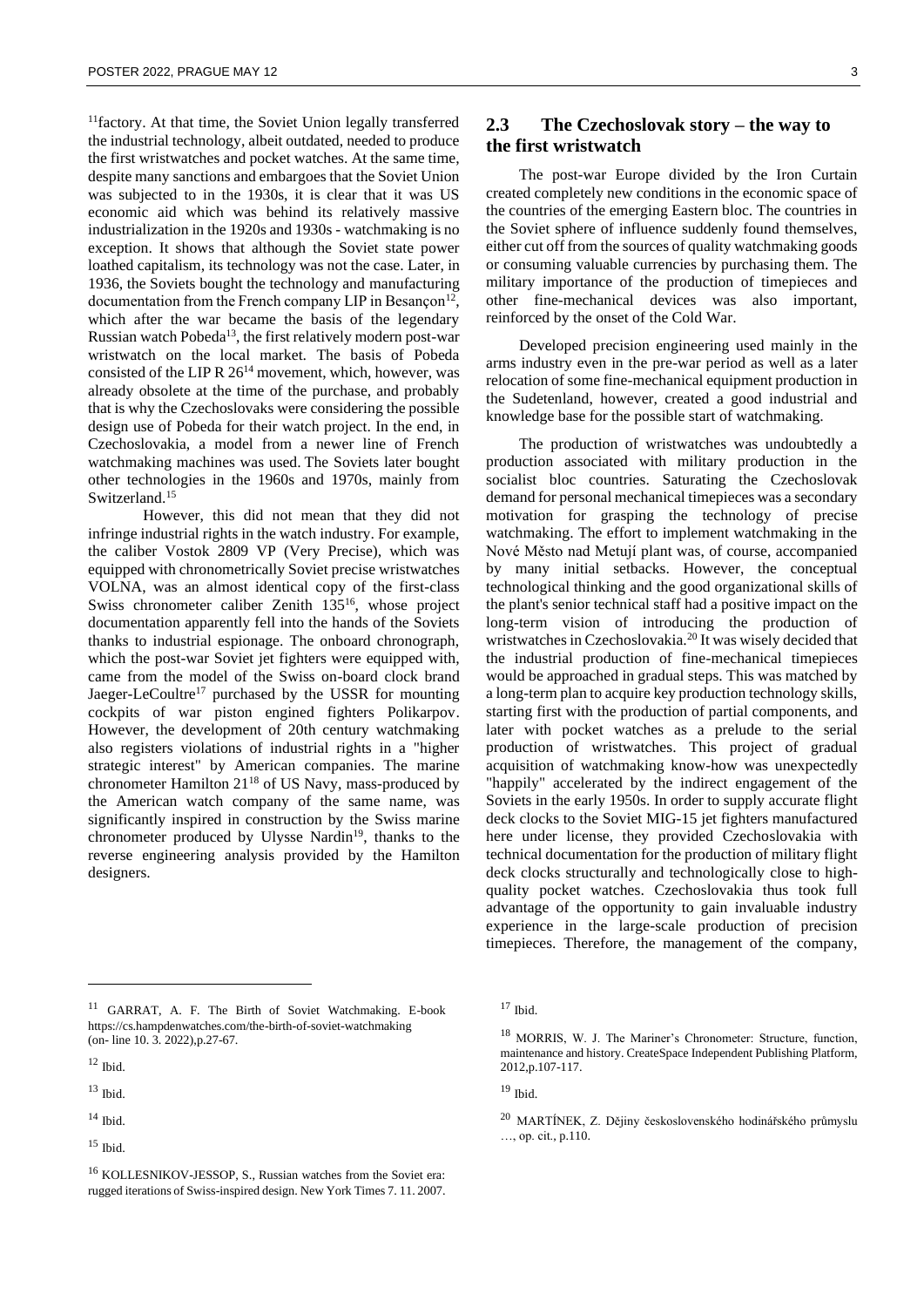after mastering the licensed production of cockpit chronographs, decided to proceed directly to the preparation of its own production of mechanical wristwatches.

However, the design of the original watch caliber represents another time-consuming and technologically demanding development stage, with an uncertain forecast of successful completion. The further development of the first Czechoslovak caliber thus took the path of gaining a design model from abroad illegally. The models of the movement were secured in the early 1950s by the regular purchase of complete wristwatches from France. These were then handed over to Chronotechna's designers for detailed analysis. All parameters of the illegally taken over movement (LIP–R25) were recalculated not only due to the absence of technical documentation, but also due to verification of technological correctness of production procedures.<sup>21</sup> The preparation of complete design and manufacturing documentation, including drawings of tools, jigs, production tolerances, gauges and material standards, is also fully the work of domestic designers and technologists.

From today's perspective, the use of foreign technical solutions can be clearly assessed as unauthorized use of foreign intellectual property. However, the question remains whether, in the specific situation of the Iron Curtain of a divided Europe, there was someone thinking about the structural use of foreign "Western" models in the parameters of the violation of industrial property rights.



**Fig. 2.** The original calibers LIP R25 and its subversion with central second

In COUSTANS, M., GALLAZO, D. Lip, des heures à conter, …, op.cit., p.74.



**Fig. 3.** The Czechoslovak caliber PRIM 50 and template of its central second subversion In HOVORKA, L. Primky…, op.cit., p 34.

<sup>21</sup>MARTÍNEK, Z. Dějiny československého hodinářského průmyslu…, op. cit., p.112.

The task of implementing a production program for serial production of mechanical wristwatches has several dimensions, not only the design, which, as we already know, was the result of legally illegitimate, reverse engineering activities of our technicians, but also the production, technological, economic and organizational dimension. The serial production of mechanical wristwatches was extremely demanding and complex, numbering hundreds of production operations, which, of course, was reflected in the industrial engineering and economic dimensions of the whole event. The complex requirements of a demanding technological task realized in industrial parameters could not be met without other necessary conditions, namely to have a modern technical park, integrated professional staff, gradually acquired industry know-how, with a generally good level of industrial and production technology background of post-war Czechoslovakia.

| vear | annual production pcs. | total production pcs. |
|------|------------------------|-----------------------|
| 1954 | 12                     | 12                    |
| 1956 | 1 500                  | 1659                  |
| 1957 | 3 0 0 0                | 4659                  |
| 1958 | 15 000                 | 19 659                |
| 1967 | 367 134                | 2 271 342             |

**Tab. 1.** Increasing production of PRIM wristwatches In HOVORKA, L. Primky…, op.cit., p.34.

# **3. Conclusion**

The history of science and technology, of course, knows many examples of successful industrial espionage and reverse engineering, and in certain historical constellations it can be seen as a beneficial force for innovation in less technologically advanced industries and areas, although it seems to be a morally dubious element of scientific progress.

Reverse engineering, industrial rights violations, economic and industrial espionage, especially if they were in the strategic or state interest, have accompanied technology transfer processes almost naturally, and the question is whether there is a universal measure by which these processes can be assessed and evaluated.

In the context of the time and situation of the Czechoslovak state, standing in the bipolar order of post-war Europe on the Soviet-dominated side of the Iron Curtain, the decision of Czechoslovak designers to use a foreign design solution can be fully understood. It should be born in mind that the design was a key, but not the only, part of a very complex process of mastering industrial watch technology,